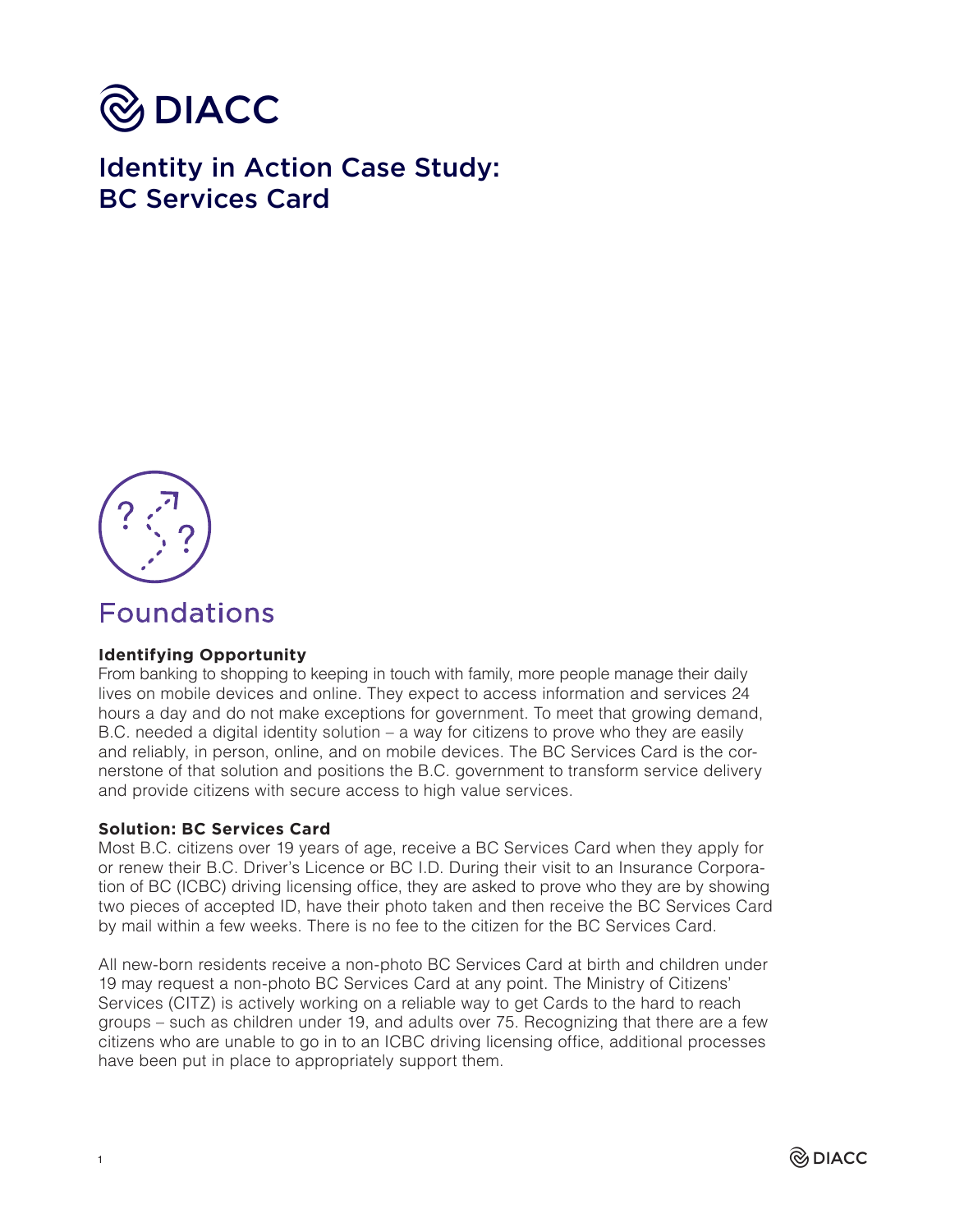

### **Research and Discovery:**

To deliver on the vision of transforming service delivery, CITZ conducted significant research into industry standards and trends starting in 2007.

Keen to make sure that the B.C. solution avoided the challenges of traditional identity management models, the Office of the Chief Information Officer set up the B.C. Identity Management forum. This forum successfully brought together representatives from the provincial government, broader public sector, and industry experts to develop the futurestate conceptual requirements and architecture.

Key Milestone: With the addition of solicited input from key vendors, CITZ had a solid foundation to move towards a chip-enabled card for citizens to facilitate secure and privacy-respecting access to services.

Simultaneously, the Ministry of Health (HLTH) was looking to modernize health services and replace B.C.'s outdated Medical Services Plan CareCard with something more secure. The convergence of these objectives was the foundation of the BC Services Card vision.

### **Partnering for Success:**

Very early on, it was clear that this would be a multi-year effort and would require unprecedented collaboration. ICBC was added as a key partner, bringing expertise in identity proofing, card production and fraud detection to the table. The core partnership group consisting of CITZ, HLTH and ICBC was further extended to include key service delivery partners: Health Insurance BC, Service BC and SecureKey Technologies; and development partners: IBM and Sierra.

Key Milestone: With so many parties involved, developing an integrated project plan with clearly defined responsibilities and reporting structures was a critical part of assuring success.

### **Integrating Processes:**

A key enabler of managing the launch of the Card was establishing an Integrated Program Agreement (IPA) between the core partners. On February 10, 2013, the IPA enshrined the commitment to collaborate in the delivery of an integrated service. It not only addressed authorities and information sharing between the parties, but also roles and responsibilities, operational governance, and financial schedules.

Key Milestone: The consolidation of all these factors into one agreement was a first for B.C. and established a new best practice.

Within CITZ, the Provincial Identity Information Management Program (IDIM) was established and brought together the BC Services Card project and other well-established identity management services.

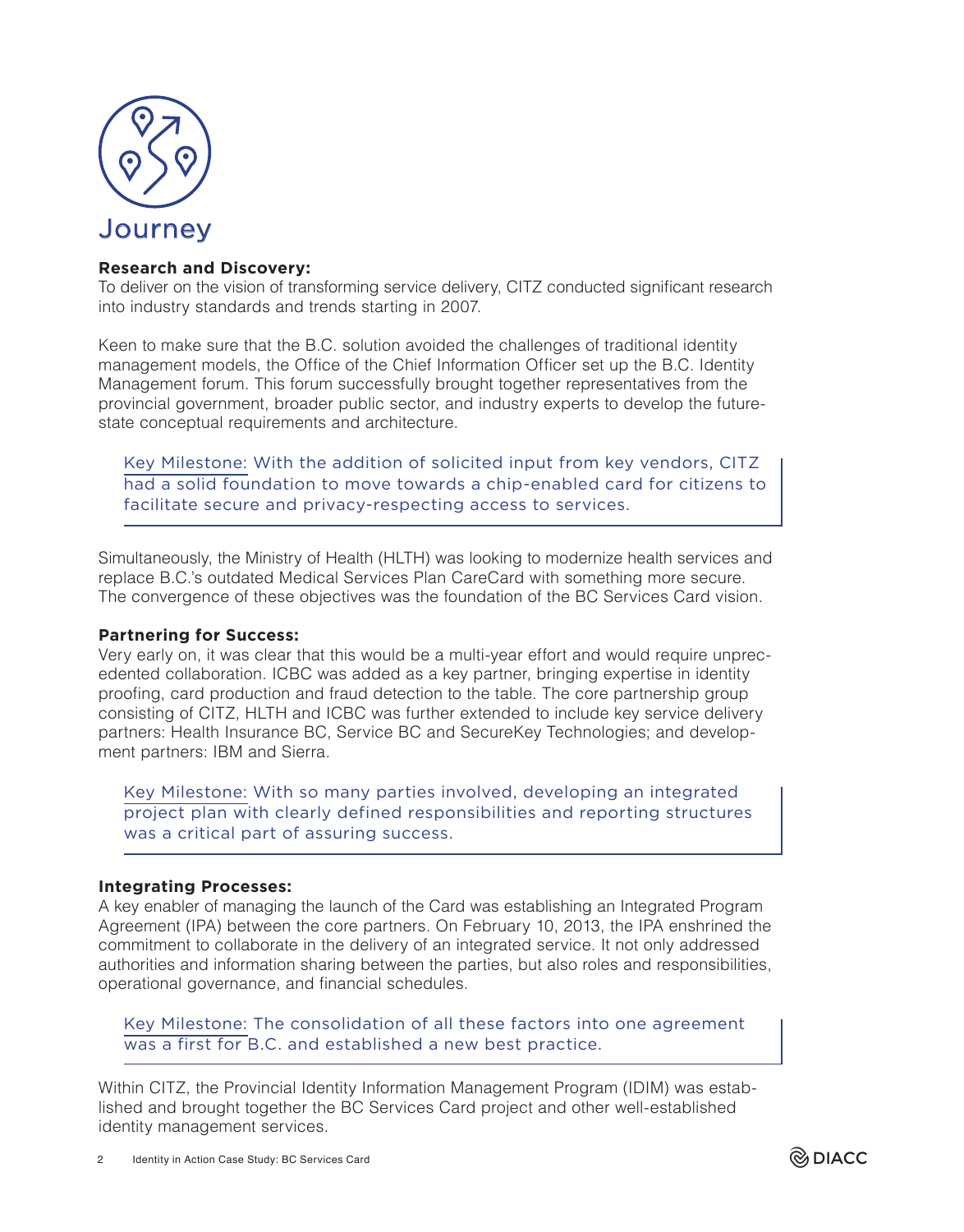### **Journey Establishing Governance:**

The BC Services Card program is complex and there is a layered, but integrated governance structure that guides both Card issuance and its subsequent use to access services. The governance structure includes both strategic oversight and operational decision-making committees. There is representation from the three core partner organizations and senior government executives from multiple ministries. With the first 5 year-issuance cycle complete, the BC Services Card program is moving out of the "Card issuance" phase, away from the IPA and the governance structure is being transitioned to support operational service delivery.



# Results and Reflections

### **Outcomes:**

The first BC Services Cards were issued in February 2013 and there are now over 4.6 million in circulation. Ever since the Cards were issued, they have been used as a physical piece of secure government-issued ID. However, the long-term vision is for an individual to use their Card to prove who they are when they access services online, in person, or using mobile devices.

Key Milestone: Key Milestone: With over 90% of British Columbians with a Card, CITZ has the coverage required to move ahead with service launches and is seeing huge demand for the Card. The Provincial Identity and Information Management Program is actively working towards almost twenty different service launches.

### **Service Evolution:**

The BC Services Card provides true value to the citizens of B.C. through the creation of a secure and trusted repository. Given that the identity space is highly dynamic, it's important that B.C.'s identity program continues to evolve to leverage new ideas and opportunities. B.C. has implemented a number of changes over the years and two recent initiatives are:

Mobile card — Citizens can download an app, go through a verification process and set up a mobile card. This is a digital representation of the Card on their phone and adds flexibility and convenience to the citizen experience.

Mobile video chat — To maintain a level of assurance 3 for the Card, citizens are required to go through an in-person verification event to obtain their passcode. Currently, this requires a Service BC counter visit. Recognizing that is not convenient, CITZ will launch a video chat channel in the spring. The citizen will phone a customer service representative

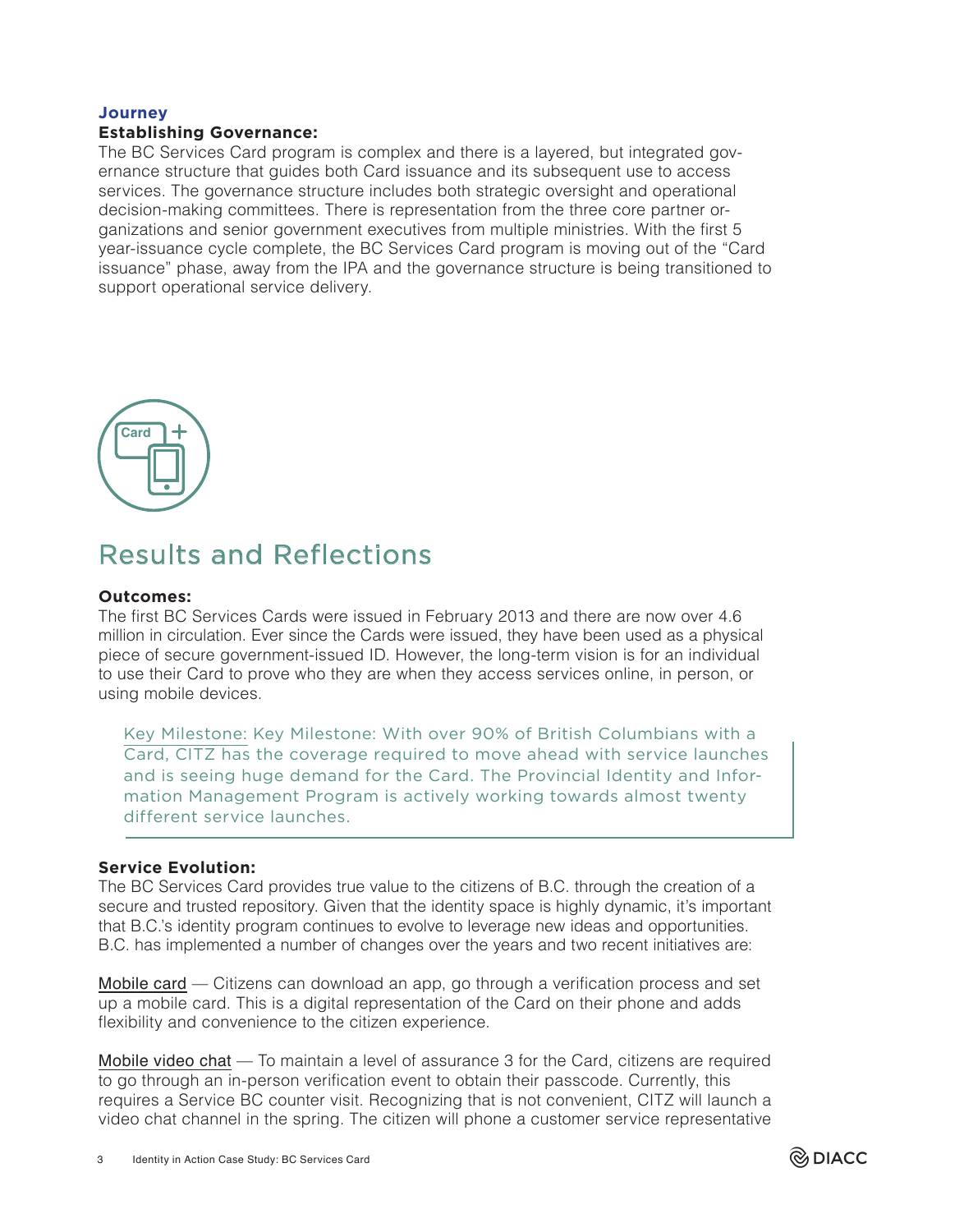(CSR), and use the camera on their phone, or mobile device, to have a video conversation with the CSR. The CSR verifies who the caller's identity by checking their likeness to the photo on file.

Over time, the BC Services Card will increase in value as more government and non-government agencies leverage it as a trusted source for identity information and more services become available to British Columbians.

### **Identity in Action:**

In April 2018, CITZ successfully launched the first public-facing service with the BC Services Card. CITZ partnered with the Ministry of Advanced Education, Skills and Training (AEST) to deliver StudentAid BC services. AEST made changes to the existing financial aid system for full-time students as a result of a federal decision to discontinue using Canada Post as the point of student verification for applications. The new processes make it easier for students to apply online and track their applications, and enables faster decision making.

#### **Key Lessons:**

Be flexible—It takes hard work, patience, flexibility, and time to launch a digital identity program. CITZ faced a variety of challenges from card reader technology and infrastructure to change management. There was much that was unknown and not all technical concepts became a reality, requiring us to change course. Also, digital identity is not well understood by the public and gaining acceptance and trust takes time. Extensive public consultations in 2013 gave B.C. the advice to give citizens an opportunity to develop their understanding and acceptance before launching multiple services.

Consider legislation and policy early - Another reason for the long journey is that legislation and policy changes may be required. Digital identities have the power to fundamentally transform how people conduct their business and their lives. There are significant challenges with many aspects of existing legislation and policies. In B.C., FOIPPA, the Medicare Protection Act, and the Motor Vehicle Act had to be amended to support the BC Services Card. These changes are not quick to realize.

Develop strong partnerships with clients — A strong partnership developed between AEST, the Service Delivery team and IDIM. A single plan and weekly joint meetings ensured that everyone stayed aligned and issues were logged, actioned, and tracked.

Aligned public communications through active citizen engagement — Proactively seeking input from students through a focus group provided AEST and IDIM with valuable feedback that helped ensure that public communications were complete and appropriate. Holding daily check-ins with all the contact centres in the period immediately after launch ensured that public communications stayed aligned.

Integrated program decisions - Like many government programs, IDIM has multiple active high priority initiatives at any given time. These can include eight to ten active onboarding projects, BC Service Card product development, enhancements to other services, infrastructure projects and service operations. It has been very important to have a single, integrated plan and a strong governance structure to ensure that the impacts of changes can be assessed quickly and informed decisions made.